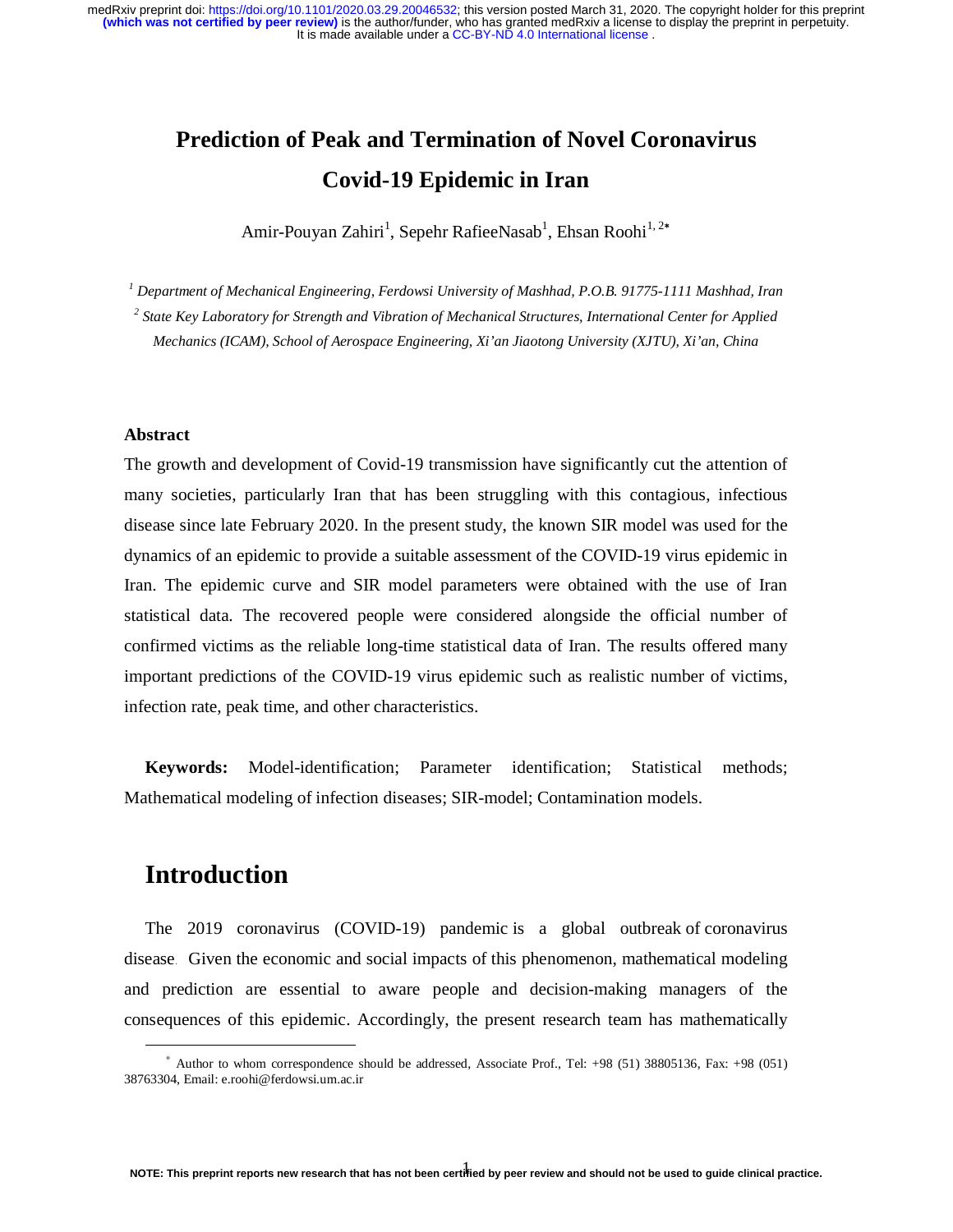investigated the COVID-19 growth in Iran using the available statistical data and epidemic curve. Available official long-time data of Iran were used to predict the number of victims (V) of this virus in this country. Different types of mathematical models can be used for predicting an epidemic infection, and many important unknown variables can be achieved by the use of real available data. The first predictions of an epidemic infection exponential growth, that is typical for the initial stages of all epidemics, have been presented in [1].

More complicated mathematical models were obtained as the susceptible-exposedinfectious-recovered (SEIR) model. SEIR model is engaged upon anticipating the potential domestic and international spread of the COVID-19 outbreak [2]. The intricate models need more attempts for the man parameter identification. Accordingly, Nesteruk [3, 4] developed an appropriate mathematical model of contamination and SIR-model of spreading an infection to predict the time dynamics of the unknown children's disease, which occurred in Chernivtsi (Ukraine), and COVID-19 China epidemic. In this paper, the known SIR model for the dynamics of an epidemic [5-8] is used to identify Iran (COVID-19) epidemic in Iran. In this respect, an exact solution of the SIR linear equations is considered simultaneously with a statistical approach based on the confirmed and recovered victims as the reliable long-time statistical data of Iran [4]. Main epidemic characteristics such as epidemic victim numbers, infected, and recovered people are estimated over time. Furthermore, Iran's official data [9, 10] are fitted to the China epidemic curve [11-13] and compared with the results of the SIR model.

#### • STEP 1

#### **Exact solution of SIR-equations**

The SIR-model linear equations are illustrated for an infectious disease [3, 4], as below:

| $S = -\alpha SI$                | (1) |
|---------------------------------|-----|
| $\dot{I} = \alpha S I - \rho I$ | (2) |
| $R = \rho I$                    | (3) |

The number of infected people is denoted by *I*, susceptible by S, recovered by *R*. Also, the immunization and infection rates are represented by  $ρ$  and  $α$ , respectively. Given that  $S + \hat{I} + \hat{R} = 0$  (Eqs. (1-3)),  $N = S + I + R$  needs to be unchanged over time and can be dealt with as the number of susceptible people before the epidemic outbreak because of  $I = R =$ 0 at  $t < t_0$ . It is worth noting that *N* is not equal to the total population ( $N_{total}$ ), but rather it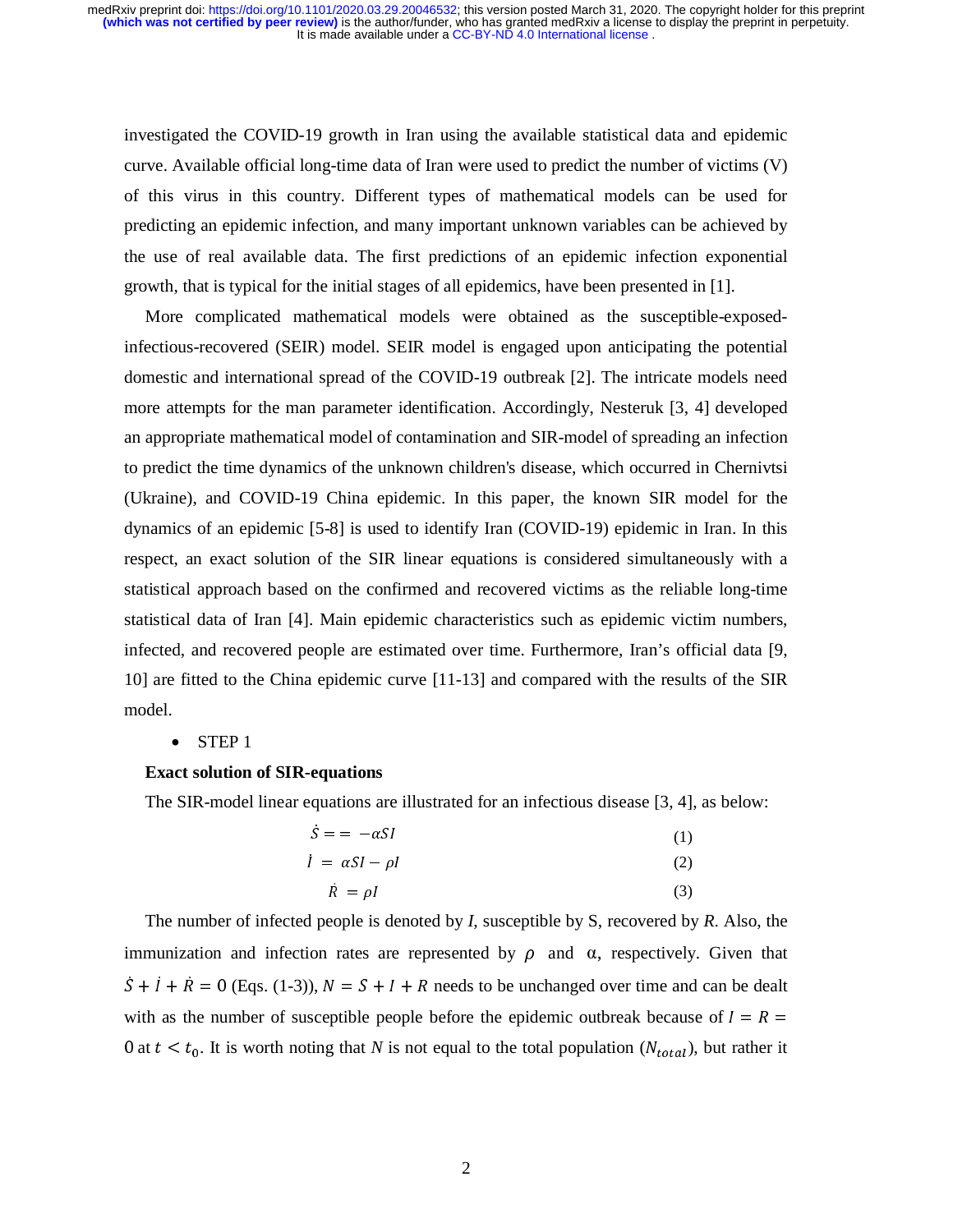stands for the initial number of sensitive people who are unprotectively prone to some special diseases. Particularly,  $N/N_{total}$  might be quite small. For instance, there are 3711 people on the board of Diamond Princess, with confirmed cases of 70 on 10.02.2020, i.e., the susceptible people can be estimated by 1.89%.

Relation (4) is supposed to define the initial conditions for Eqs. (1-3).

$$
I(t_0) = 1, R(t_0) = 0, S(t_0) = N - 1
$$
\n<sup>(4)</sup>

It follows from Eqs. (1) and (2):

$$
\frac{dI}{dS} = \frac{v}{S} - 1, \qquad v = \frac{\rho}{\alpha} \tag{5}
$$

Integration of Eq. (5) with the initial conditions presented in relation (4) results in:

$$
I = v \ln S - S + N - v \ln(N - 1) \tag{6}
$$

Function *I* reaches its maximum value at  $S = v$  and approaches zero-value at infinity. Also, the number of susceptible people at infinity  $(S_{\infty} > 0)$  can be calculated via Eq. (6).

$$
S_{\infty} = (N-1)e^{\frac{S_{\infty} - N}{v}} \tag{7}
$$

Eqs. (1-3) were solved by proposing  $V(t) = I(t) + R(t)$ , corresponding to the number of victims. The corresponding equation integration would be [3]:

$$
\dot{V} = \alpha SI = \alpha (N - V) [v \ln(N - V) + V - v \ln(N - 1)] \tag{8}
$$

Resulting in:

$$
t = \frac{F_1(V, N, v) + \alpha t_0}{\alpha} \tag{9}
$$

$$
F_1 = \int_{1}^{V} \frac{dU}{(N-U)[v(N-U) - vln(N-1)]}
$$
(10)

Therefore, for every set of N, v,  $\alpha$ ,  $t_0$  and a constant value of V, Eq. (10) can be solved, and the corresponding time can be calculated using Eq.  $(9)$ . Then, I can be calculated using Eq. (6) by replacing  $S = N - V$  and R out of  $R = V - I$ .

Also for more comprehensible and convenient prediction, can be used two approximations to calculate random function  $F_1(V, N, v)$  and time function (t), subsequently [3].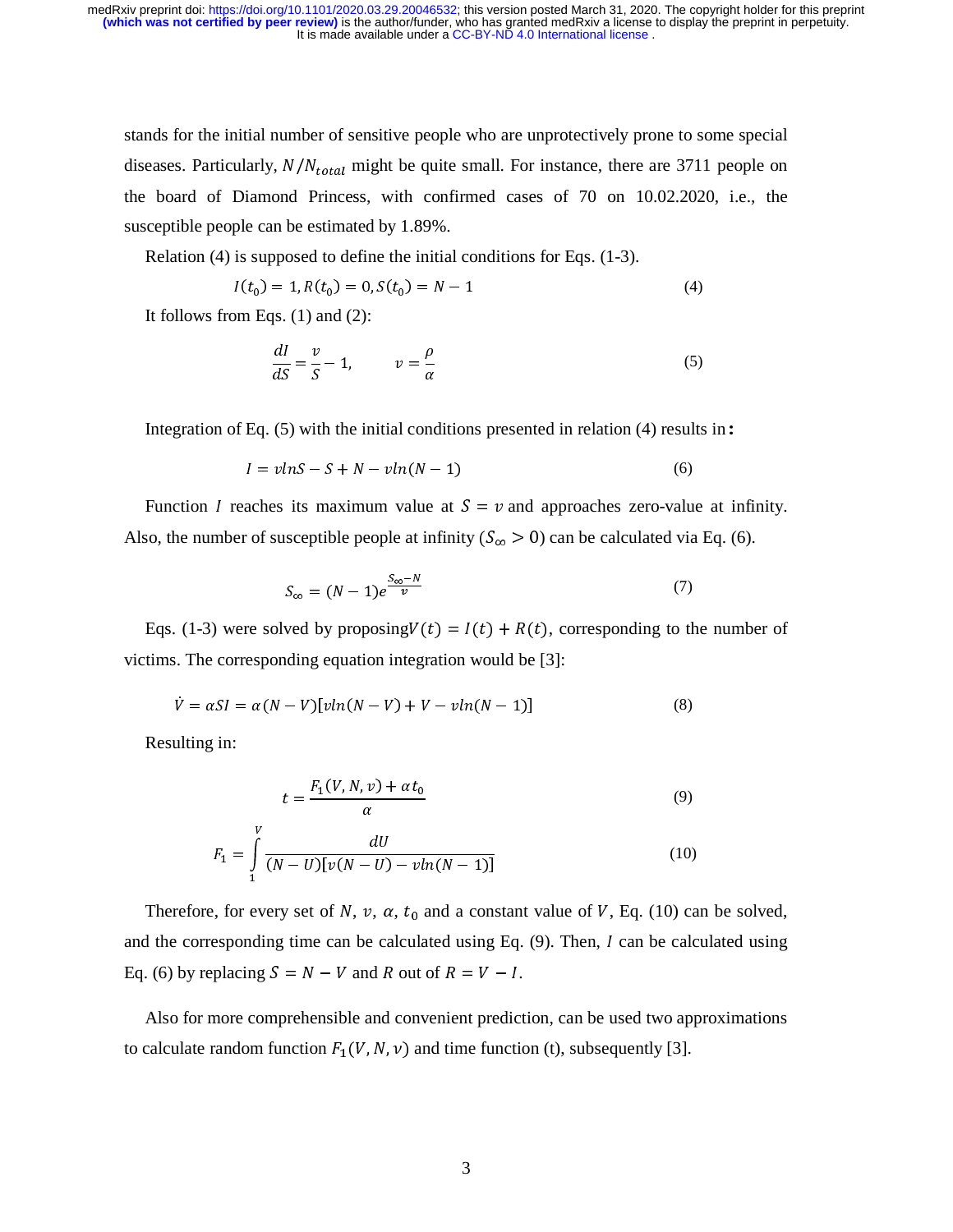The obtained solution of the differential equations (1-3) can be simplified with the use of these different approximations for the function  $ln(N - U) - ln (n - 1)$ .

If we assume  $ln(N - U) - ln (n - 1) \approx 0$  then  $F_1 = ln \left(\frac{V}{N}\right)$  and ultimately:

$$
V = \exp(\gamma(t - t_0)), \gamma = \alpha N \tag{11}
$$

According to (11) epidemic starts exponentially and only two parameters ( $\gamma$  and  $t_0$ ) describe the process.

If we would like to anticipate more appropriately and accurately, we can assume  $ln(N U$ ) – ln(N – 1)  $\approx (1 - U)/N$ , then  $F_1 = N/\nu(N - \nu)N \times \left[\ln \frac{N\nu + \nu(1 + \nu)}{N}\right]$  $\frac{N(N+1)}{N} - \ln \frac{N-1}{N-1}.$ 

And the solution's form will be:

$$
V = \frac{EN - \nu}{E + N - \nu},
$$
  
\n
$$
E = \frac{N}{N - 1} \times \exp\left(\frac{\alpha (t - t_0)[\nu + (N - \nu)N]}{N}\right)
$$
\n(12)

Finally, this approximation (Eq. (12)) reached a limited amount of victims, since  $V = I +$  $S$  tends to N at infinity.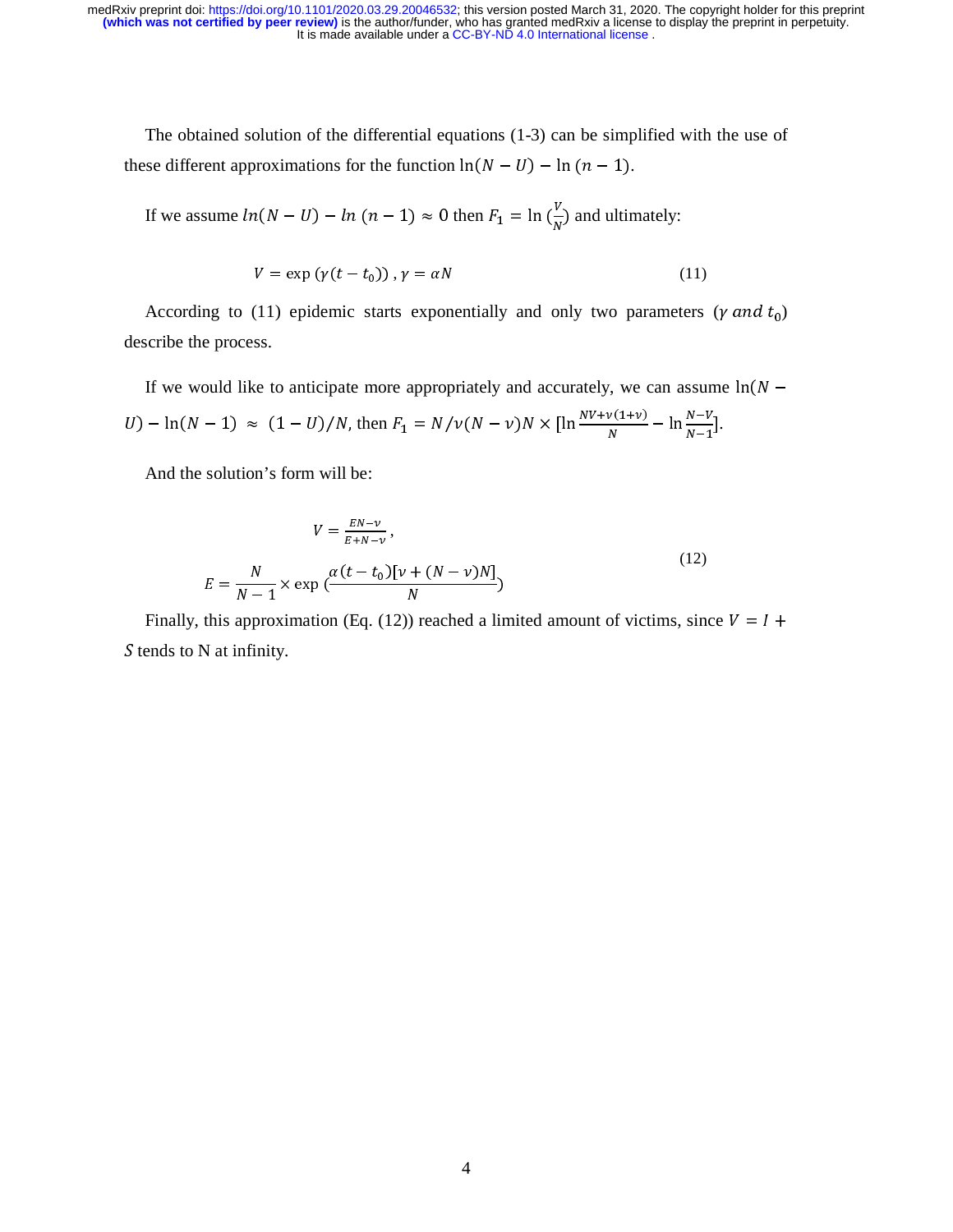

Fig. 1. COVID-19 deaths in Iran based on the data of China optimistic perdition curve

Figure 1 shows the prediction results of COVID-19 deaths in Iran based on the fitting of the available data of Iran to the epidemic curve of China in a mild scenario. Based on this scenario, 21.03.2020 would be the COVID-19 epidemic peak in Iran. After this point, the outbreak and death would be reduced so that this epidemic would be terminated at the end of April 2020.

The optimal calculated values of parameters are shown in Table. 1. Also, Table 2 lists the values obtained by the SIR model for the COVID-19 epidemic in Iran. As can be observed, the official statistical data of Iran for the susceptible and recovered people were used for the extrapolation process. It has been predicted that the maximum number of infected people would occur on 27.03.2020, and the disease peak would occur on 19.03.2020 (which was obtained based on the calculation of infection rate). Hence, due to a 2- to 3-day difference between death and infection peaks, there is a good agreement between the curves depicted in Figs. 1 and 2. The infection rate would be zero at the beginning of May 2020, and the number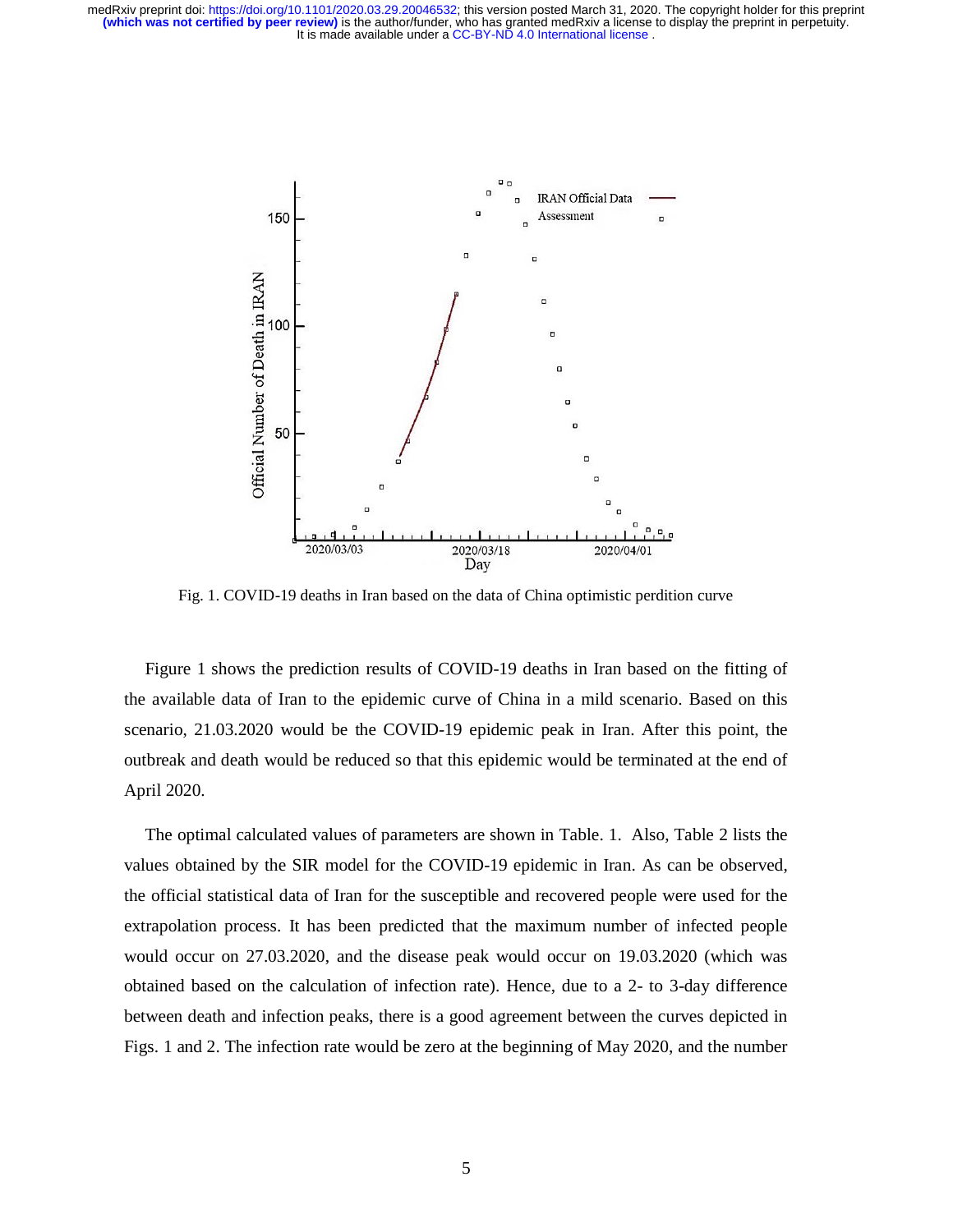of susceptible people would converge to its lowest value.

| Amount on susceptible people before the epidemic | 40000<br>N |             |
|--------------------------------------------------|------------|-------------|
| outbreak                                         |            |             |
| Immunization/infection rate                      |            | 10000       |
| Infection rate                                   |            |             |
| Initial time                                     |            | $-35$ (day) |
|                                                  |            |             |





Fig. 2. The values obtained by the SIR model for the COVID-19 epidemic in Iran

#### • STEP 2

In this section, we estimate the number of infected people by the disease in Iran with a total population of 84 million [14].

According to the articles on epidemics in China and Japan [4, 15], the proportion of people with the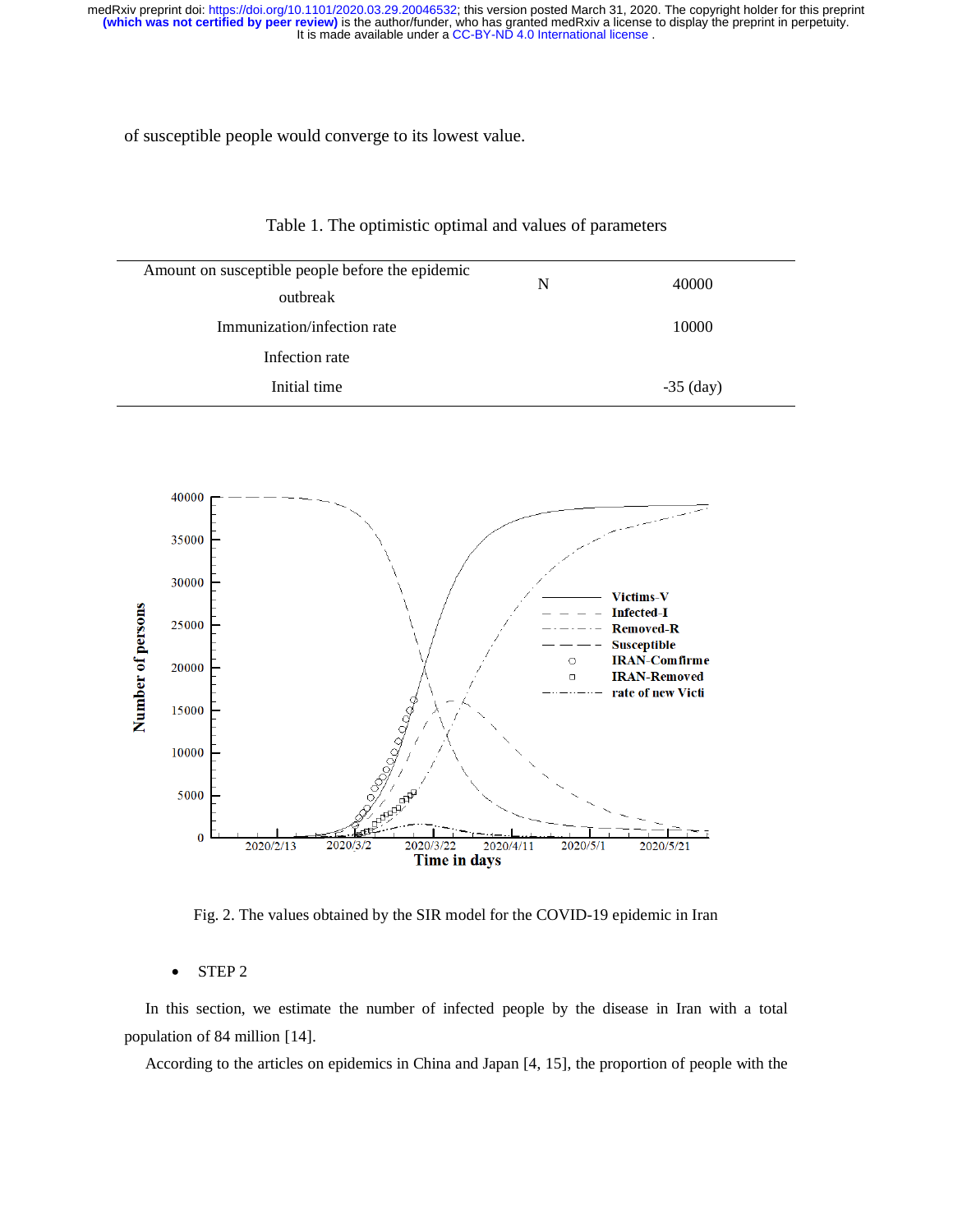epidemic to the total population  $(N/N_{total})$  is as low as 1.89 to 3.58 percent. As this subject, here, we consider 2.14 percent. This means that the total number of people caught in Iran will be approximately 1.8 million. According to Figure 3, the number of people exposed to the disease will reach beside four hundred thousand but using a suitable diagnosis system and regarding hygiene behavior of susceptible persons and quarantine conditions, it is anticipated that disease spreading will be stopped and most of the victims will be recovered. As can be seen in Figure 4, the epidemic will continue by mid-June (late spring).



Fig. 3. The approximation calculation of victim and removed people in Iran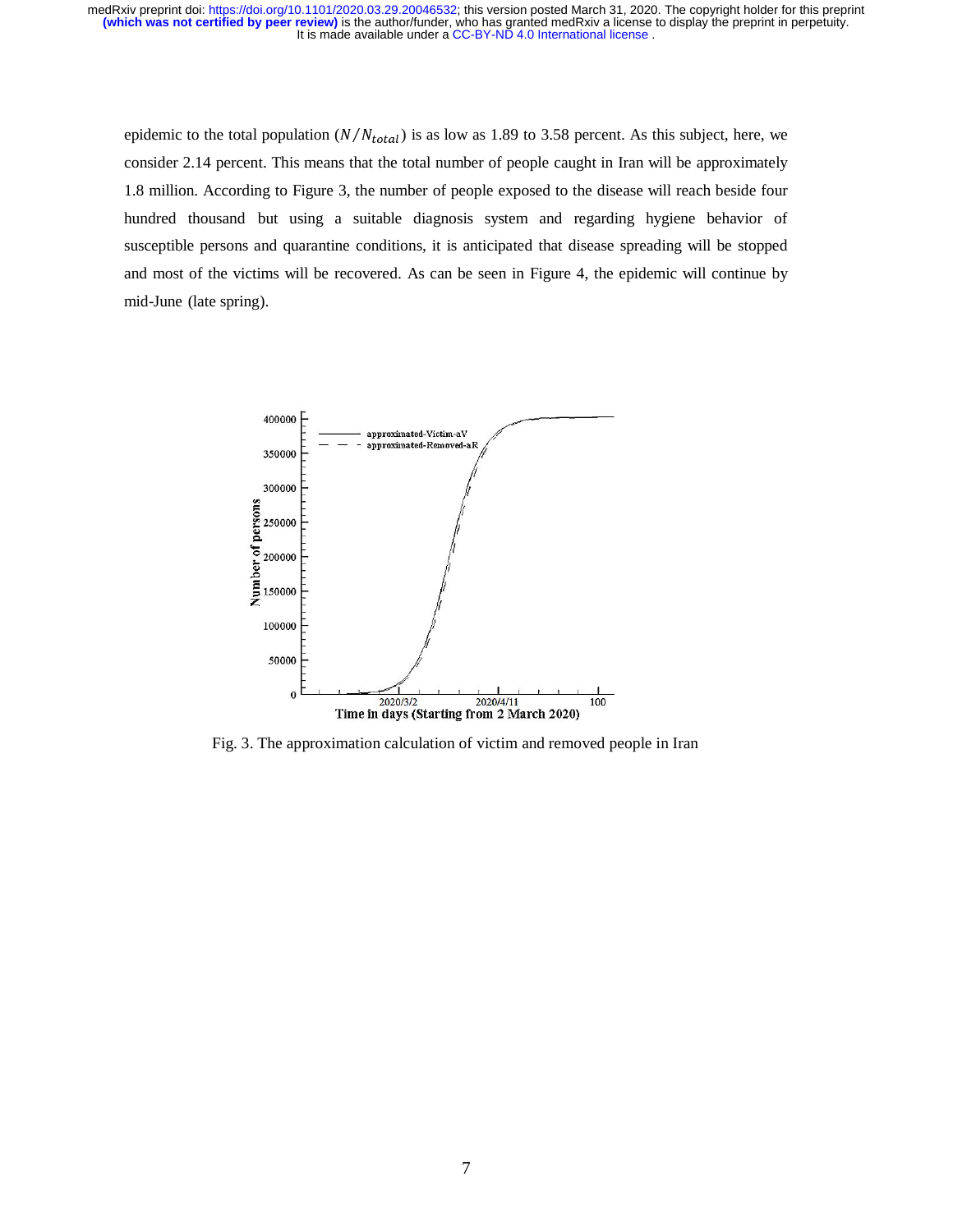

Fig. 4. The number of approximated infection people and ultimate disease time in Iran

• STEP 3

In this step, statistical data of people who have caught the disease have been depicted from 19 February 2020 to 24 March 2020 in fig. 5 [10] and extrapolation was accomplished by using of least square method in the background of SIR model, moreover.

|           |           | Daily            |                |           | Total     |                |
|-----------|-----------|------------------|----------------|-----------|-----------|----------------|
| Date      | Infection | Recovered        | Death          | Infection | Recovered | Death          |
| 2020/2/19 | 2         | $\theta$         | 2              | 2         | $\Omega$  | 2              |
|           | 3         | $\theta$         | 0              | 5         | 0         | $\overline{c}$ |
|           | 13        | $\overline{0}$   | 2              | 18        | 0         | 4              |
|           | 11        | $\boldsymbol{0}$ | 2              | 29        | $\Omega$  | 6              |
|           | 14        | 1                | $\overline{2}$ | 43        | 1         | 8              |
| 2020/2/24 | 18        | $\overline{2}$   | 4              | 61        | 3         | 12             |
|           | 34        | 22               | 4              | 95        | 25        | 16             |
|           | 44        | $\theta$         | 3              | 139       | 25        | 19             |
|           | 106       | 29               | 7              | 245       | 54        | 26             |
|           | 143       | 19               | 8              | 388       | 73        | 34             |
| 2020/2/29 | 205       | 50               | 9              | 593       | 123       | 43             |
|           | 385       | 52               | 11             | 978       | 175       | 54             |
|           | 523       | 116              | 12             | 1501      | 291       | 66             |
|           | 835       | 144              | 11             | 2336      | 435       | 77             |
|           | 586       | 117              | 15             | 2922      | 552       | 92             |
| 2020/3/5  | 591       | 187              | 15             | 3513      | 739       | 107            |
|           | 1234      | 174              | 17             | 4747      | 913       | 124            |
|           | 1076      | 756              | 21             | 5823      | 1669      | 145            |

Table 2. The data of epidemic caused by the COVID-19 pneumonia in Iran [10].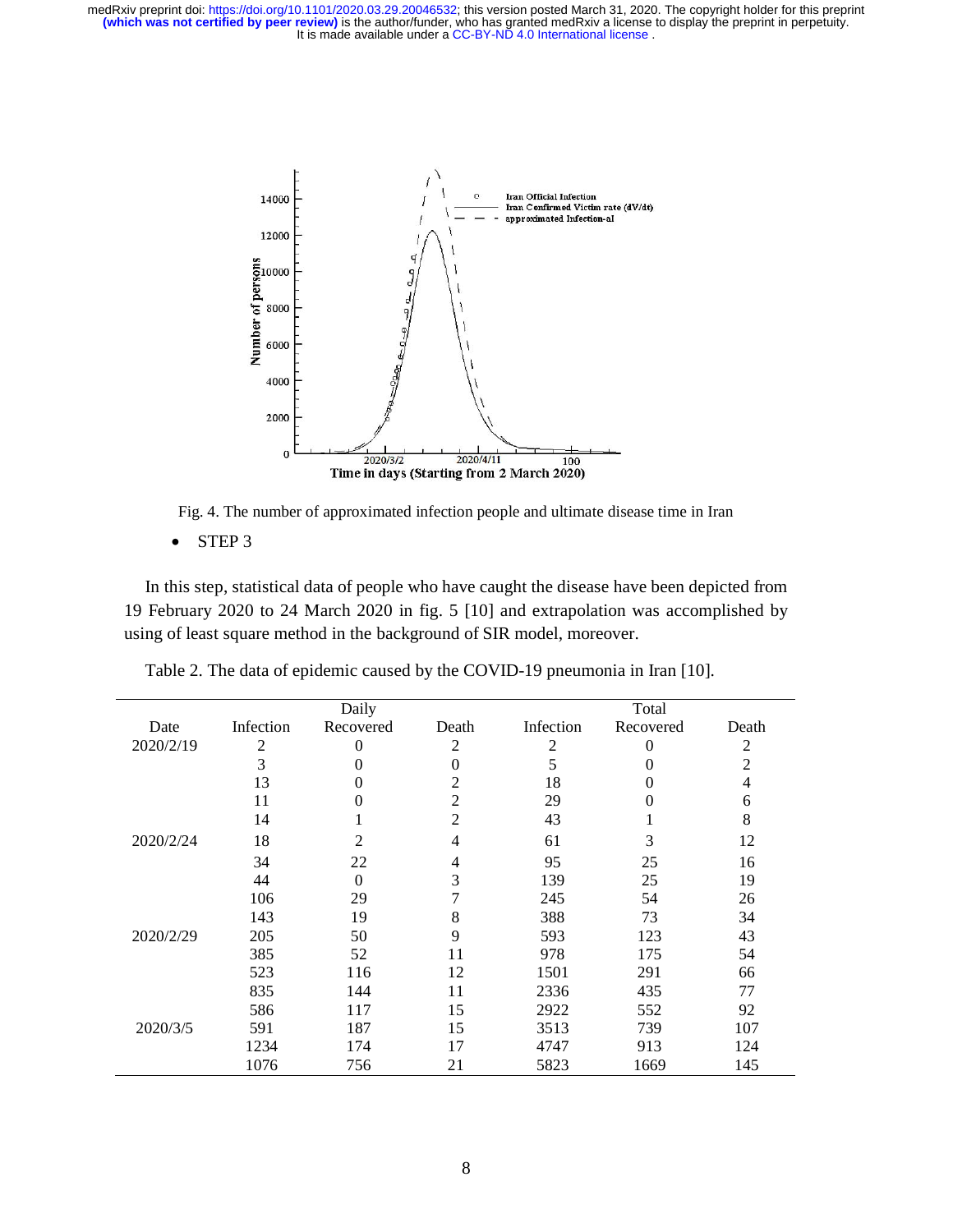|           | 743  | 465 | 49  | 6566  | 2134 | 194  |
|-----------|------|-----|-----|-------|------|------|
|           | 595  | 260 | 43  | 7161  | 2394 | 237  |
| 2020/3/10 | 881  | 337 | 54  | 8042  | 2731 | 291  |
|           | 958  | 228 | 63  | 9000  | 2959 | 354  |
|           | 1075 | 317 | 75  | 10075 | 3276 | 429  |
|           | 1289 | 253 | 85  | 11364 | 3529 | 514  |
|           | 1365 | 810 | 97  | 12729 | 4339 | 611  |
| 2020/3/15 | 1209 | 251 | 113 | 13938 | 4590 | 724  |
|           | 1053 | 406 | 129 | 14991 | 4996 | 853  |
|           | 1178 | 393 | 135 | 16169 | 5389 | 988  |
|           | 1192 | 321 | 147 | 17361 | 5710 | 1135 |
|           | 1046 | 269 | 149 | 18407 | 5979 | 1284 |
| 2020/3/20 | 1237 | 766 | 149 | 19644 | 6745 | 1433 |
|           | 966  | 890 | 123 | 20610 | 7635 | 1556 |
|           | 1028 | 278 | 129 | 21638 | 7913 | 1685 |
|           | 1411 | 463 | 127 | 23049 | 8376 | 1812 |
| 2020/3/24 | 1762 | 537 | 123 | 24811 | 8913 | 1935 |
|           |      |     |     |       |      |      |



Fig. 5. The number of Infected, Recovered, Victim people in Iran [10]

(1) Daily (2) Total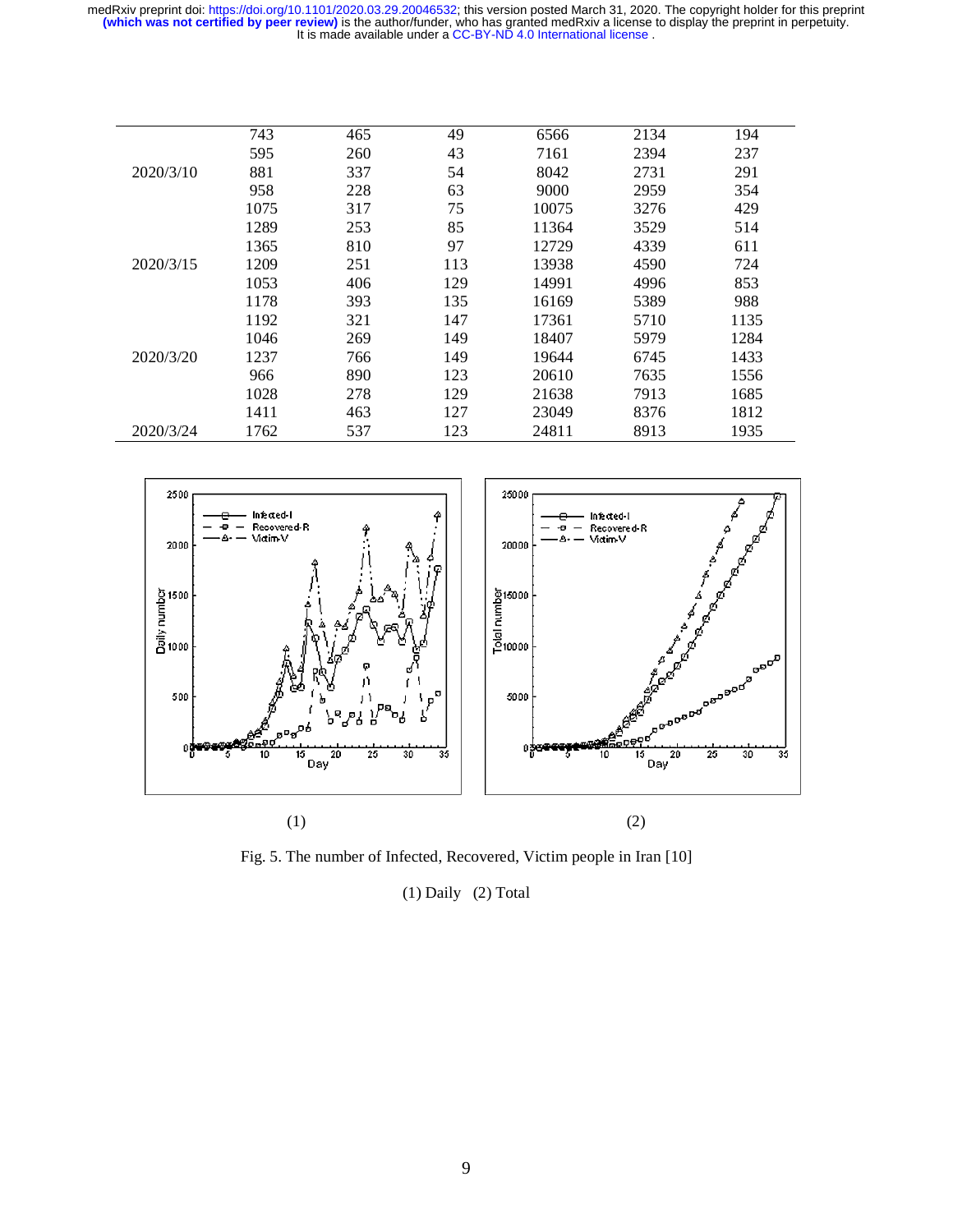

(1) Daily (2) Total

This section deals with data extrapolation based on the least squares model. Three functions are used for extrapolation. The exponential function (equation 13) is the general function of the SIR methods. Periodic type functions (equations 14 and 15) is also used. The purpose of this is to consider if there is a possibility of multiple peaks until the epidemic ends [16]. As can be seen in Fig. 7, the data fits much closer with the general model of the exponential function (Equation 13) so it can be concluded that possibility to have different number of peaks to end of epidemic is negligible and exponential distribution function is the most appropriate model for forecasting the peak time.

$$
f(t) = K_1 \exp\left(K_2 t\right) \tag{13}
$$

$$
f(t) = K_1 \sin(\frac{\pi t}{4000}) + K_2 \sin(\frac{2\pi t}{4000}) + K_3 \sin(\frac{3\pi t}{4000})
$$
 (14)

$$
f(t) = K_1 \sin(\frac{\pi t}{4000}) + K_2 \sin(\frac{3\pi t}{4000}) + K_3 \sin(\frac{5\pi t}{4000})
$$
\n(15)

#### Table 3. The constant value of extrapolation functions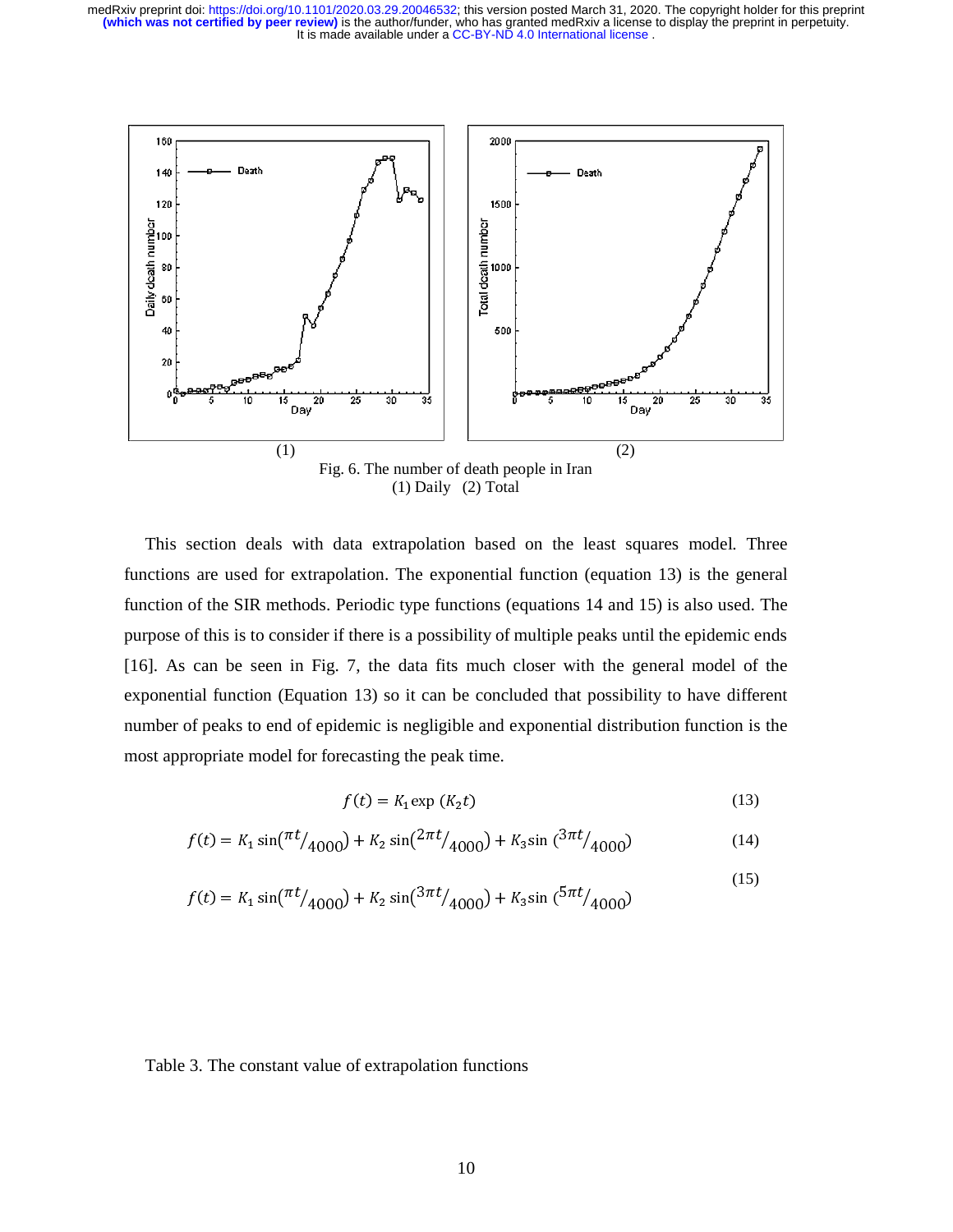



In exponential formula t is known as time, calculated as  $t = t_{Day} - t_{Turning}$  and  $t_{Turning} = 37$  is achieved.

Ultimately, people can prevent from spreading the disease by doing some things such as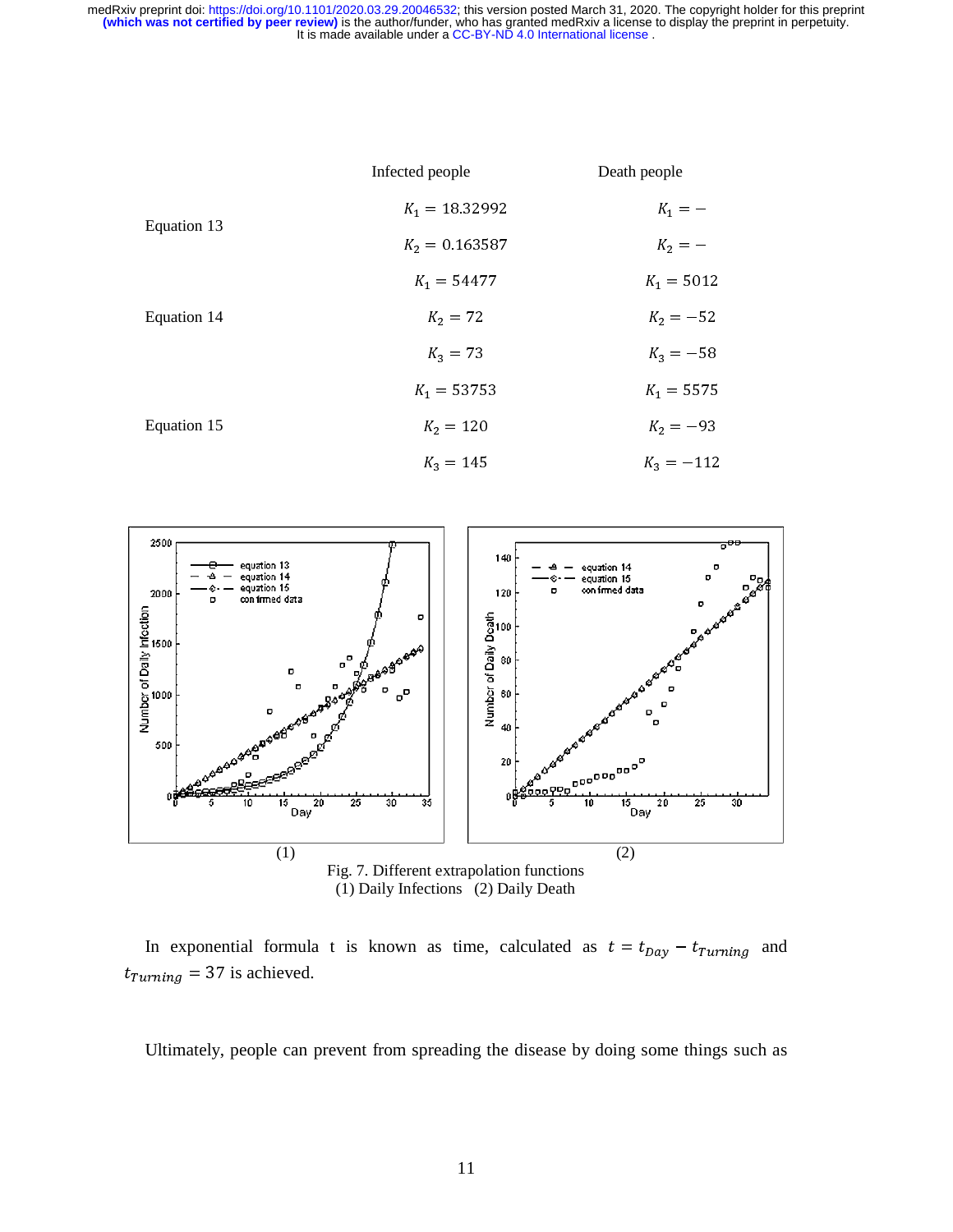home quarantine and personal hygiene [17, 18] since the infection rate has had low value, expecting a longer time with fewer infected and died people based on forecasting will be occur. Owning to, Coronavirus Incubation Period time to show symptoms is varied. This may appear 2-14 days (known more as 11.5 days) after exposure [19], it's better to determine an interval time for peak time. According to this investigation, this interval is from 2020/3/27 to 2020/4/7. Hence, in this interval time, Covid-19 will be at its peak and the epidemic will disappear by mid-June.

#### **Concluding Remarks**

In previous studies, the number of recovered people was not considered, which led to a significant error in the calculations. However, by incorporating the available official statistical values of recovered people along with the number of susceptible people in the present study, the accuracy of results obtained by the SIR model. Furthermore, another desirable feature of the current predictions is the fact that the estimation of susceptible people, who are still present in the population  $S_{\infty} = N - V_{\infty}$ , has a suitably lower value compared with the previous works. It means that these people would not couch the infection after the suppression of the epidemic. Also, good agreement has been observed between the predictions obtained by fitting the official number of deaths (Fig. 1) and the results of the SIR model. By using the coefficient of the considered number to the total population, it is anticipated that the total number of infected people will reach four hundred thousand and finally, the epidemic will end in late spring.

#### **References**

- [1] S. Zhao *et al.*, "Preliminary estimation of the basic reproduction number of novel coronavirus (2019-nCoV) in China, from 2019 to 2020: A data-driven analysis in the early phase of the outbreak," *International Journal of Infectious Diseases*, vol. 92, no. pp. 2020.
- [2] J. T. Wu, K. Leung, and G. M. Leung, "Nowcasting and forecasting the potential domestic and international spread of the 2019-nCoV outbreak originating in Wuhan, China: a modelling study," *The Lancet*, vol. 395, no. 10225, pp. 689-697, 2020.
- [3] I. Nesteruk, "Statistics Based Models for the Dynamics of Chernivtsi Children Disease," vol. no. pp. 26-34, 2017.
- [4] I. Nesteruk, "Statistics based predictions of coronavirus 2019-nCoV spreading in mainland China," vol. p. 2020.
- [5] W. O. Kermack, A. G. McKendrick, and G. T. Walker, "A contribution to the